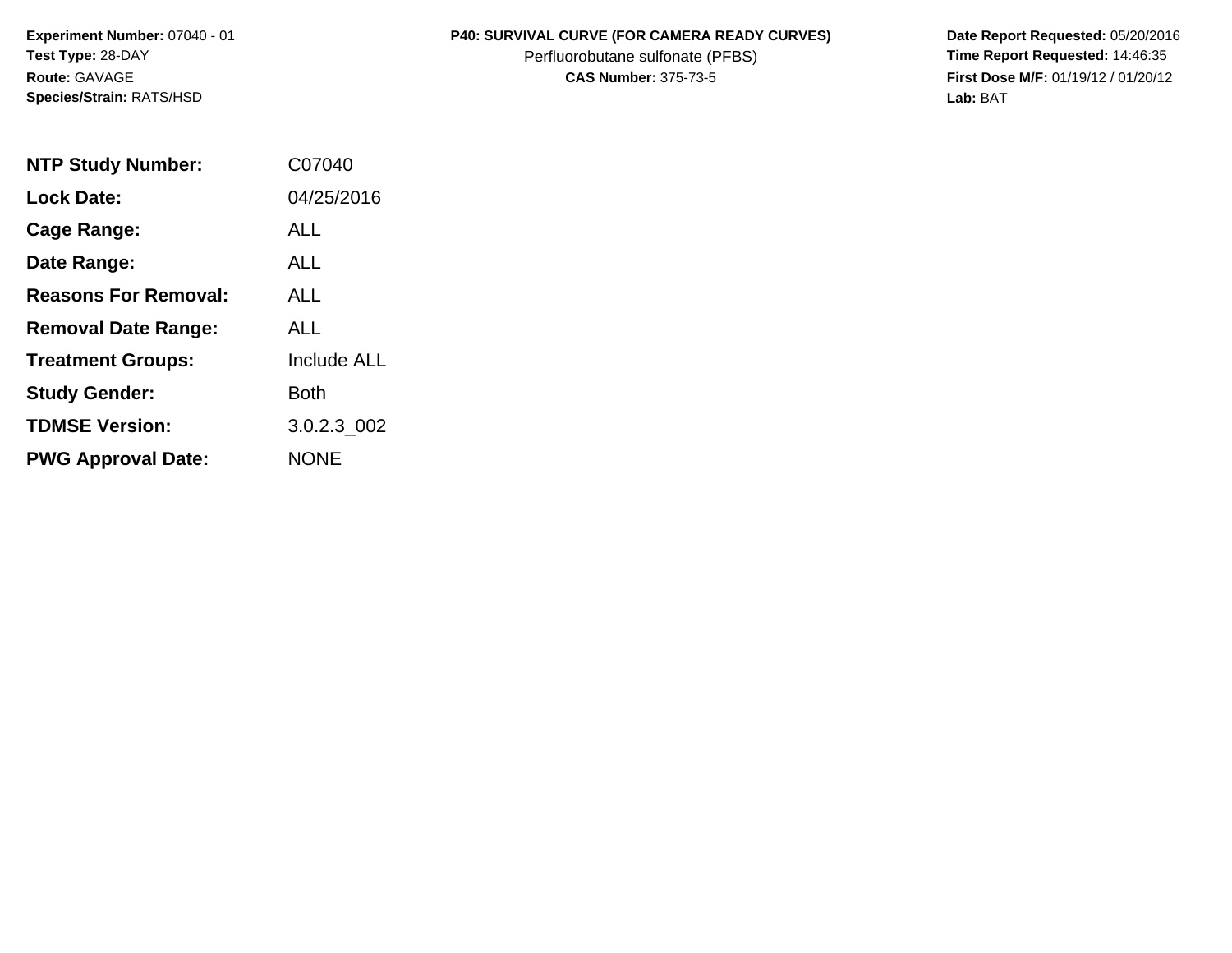**Species/Strain:** RATS/HSD **Lab:** BAT

## **Experiment Number:** 07040 - 01 **P40: SURVIVAL CURVE (FOR CAMERA READY CURVES) Date Report Requested:** 05/20/2016

Test Type: 28-DAY **Perfluorobutane sulfonate (PFBS) Time Report Requested:** 14:46:35 **Route:** GAVAGE **CAS Number:** 375-73-5 **First Dose M/F:** 01/19/12 / 01/20/12